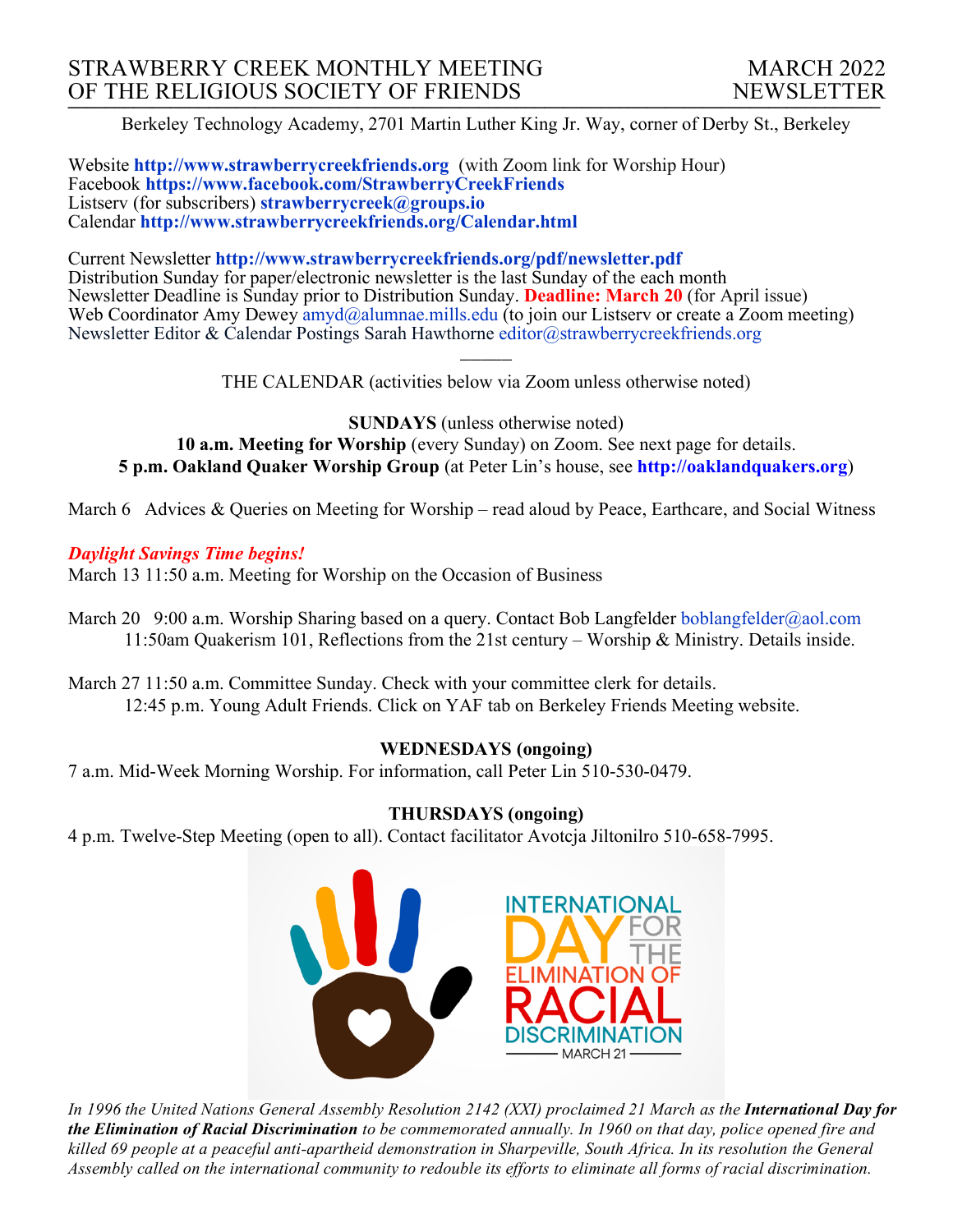### **Strawberry Creek Sunday Worship (Zoom)**

We meet for worship at 10am Sunday mornings via Zoom; link posted on SCMM home webpage **http://www.strawberrycreekfriends.org** The "Virtual Meeting Room" opens earlier at 9:30am. Our worship closes at 11am, followed by holding in the light those in need, announcements, and social time to share. Newcomers are invited to sign the Guest Book on our website homepage.

# **Oakland Quaker Worship Group - Sundays**

Sundays at 5pm the Oakland Quakers meet in person at the home of Peter Lin. Contact Peter or go to their website **http://oaklandquakers.org**

### **Berkeley Friends Meeting (BFM)**

The Zoom link for Sunday worship may be found online. **http://www.berkeleyfriendsmeeting.org**

#### **Quaker Center Morning Worship (Zoom)**

Every morning (7:30-8am) Quaker Center Ben Lomond offers worship, and once a week it offers worship sharing (Wed at 10am). For these and other Quaker Center events, see **www.quakercenter.org**

#### **Western North American Experiment w/Light**

At 6:30pm on the fourth Wednesday of every month, e.g., March 23, April 27, the Western North American Experiment with Light group meets on Zoom **https://us02web.zoom.us/j/6820730575**

Experiment with Light is a guided spiritual practice based on early Quaker experiences of their faith. Quaker and theologian Rex Ambler initiated the practice in 1996, drawing on early Friends' writings. Rex Ambler goes into depth on this spiritual practice in an October 2021 video **https://www.youtube.com/watch?v=2aXLMtD2V74** For more information, contact Barbara Birch.

### **Scientist's Case for Hope/Healing: Mar 10 & 24**

Tom Yamaguchi (Berkeley Monthly Meeting) is hosting a two-part Zoom book discussion of Dr. Katharine Hayhoe's *Savings Us, A Climate Scientist's Case for Hope and Healing in a Divided World*. Dr. Hayhoe is a climate scientist, teaching Public Policy and Public Law at Texas Tech University. She has produced a series of YouTube videos with PBS titled *Global Weirding*. She is the chief scientist for the Nature Conservancy. See her bio **http://www.katharinehayhoe.com/biography/** For more information tomyamaguchi@mac.com

#### **Quakerism 101: Reflections from 21st century**

On Third Sunday March 20, Worship & Ministry is offering a short presentation/discussion of the inner and outer experiences of Friends and Meetings as shared in *Quakerism: the Basics* (2020), by Margery & Carl Abbott, and *Living the Quaker Way* (2012), by Ben Pink Dandelion. Strawberries at Dandelion's recent Quaker Center workshop are especially invited to share their gleanings. Contact Betsy Morris, 410-809-7252 for more information.

#### **Black Quakers Film Festival 10am Saturdays**

The Black Quaker Project begun in February continues online at 10am in upcoming Saturday mornings on March 12, 26, and April 9.

*3/12 Alaska On Line: Red Boucher Interviews Mahala Ashley Dickerson* (1998) - Quaker legal pioneer in Alaska and Alabama (1912-2007).

3/26 *Brother Outsider: The Life of Bayard Rustin* (2003) - Human Rights Activist & Social Critic (1912-1987), includes discussion between Walter Nagle, Bayard Rustin's partner and adopted son, and Dr. Sa'ed Atshan, Swarthmore associate professor of peace studies, currently writing a book on African American and Palestinian Quakers.

4/9 *Paul Robeson: I'm A Negro, I'm An American*  (1989) **-** on Robeson's 124th birthday (1898-1976), it celebrates 200 years of his Quaker ancestors: Bustill-Mapps-Douglass family of Philadelphia.

For more information, contact Susan Burr (Power, Privilege, and Race. To read more and register, go to https://mailchi.mp/89c0bf425b9d/the-black-quakerlives-matter-film-festival-11303694?e=4888559fd2

From *I Know We Can* by Avotcja Jiltonilro (read aloud at 2021 Pacific Yearly Annual Meeting)

**\_\_\_\_\_\_\_\_\_\_\_** 

"...We have been here before We know the Hanging Tree, the rope The rape of our bodies, our Cultures The theft of our Songs & our Children... We've been through it all before And we can get through it all again... We have been here before  $&$  together we can heal! I know we can!!!"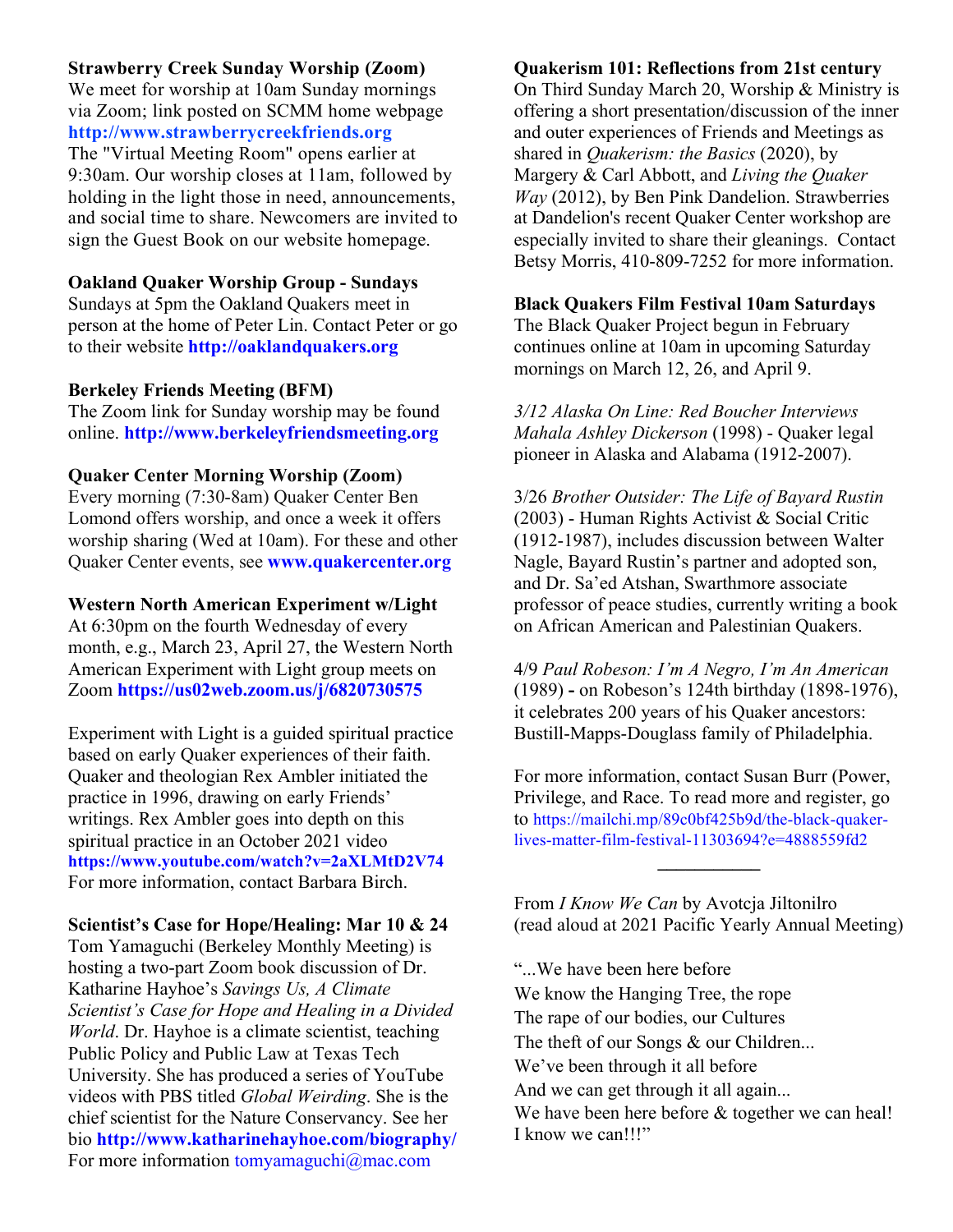# **Quakers & Indigenous Peoples**

Quaker Meetings and Organizations have had a growing interest in the history of indigenous peoples, and an increasing awareness of the role that Quakers have played. Quakers have sought to fulfill their responsibilities (in a variety of ways. National organizations have begun to include indigenous concerns into their platforms (Friends Committee on National Legislation has a full-time staff person Portia K. Skenandore-Wheelock, Congressional Advocate, Native American Advocacy Program).

Regional organizations have set up committees to specifically consider these issues (Pacific Yearly Meeting's Ministry Committee set up an Indigenous Concerns Subcommittee). Paula Palmer (Boulder Meeting) has traveled extensively hosting talks on Quaker boarding schools intended to strip indigenous children of their native culture.

Meetings are becoming active in learning how they can take steps to address injustices against indigenous peoples (Friends Meeting of Washington's Committee on Peace & Social Concerns took action on learning in the 1790's Quakers as settlers had moved onto local land in violation of a treaty explicitly granting the land to tribes under a treaty). Our own Meeting's Power, Privilege, and Race (PPR) led us in reading "Braiding Sweetgrass", a book Pacific Yearly Meeting currently meets to discuss on Tuesday evenings.

-------------------------------

# **Violence Against Women Act (VAWA)**

Because state police often claim not to have jurisdiction on tribal lands (and laws prevent tribal courts exercising jurisdiction over whites), white men who cross the border to rape native women often go unpunished. Violence Against Women Act (VAWA) was last reauthorized in 2013 and expired in 2018. The House passed a reauthorization bill in March 2021 and a year later its been introduced into the Senate (now pending). Friends Committee on National Legislation's Native American Advocacy Program Congressional Advocate Portia K. Skenandore-Wheelock urges Friends to write their senators. **https://www.fcnl.org/updates/2022- 02/introduction-vawa-reauthorization-billmajor-step-forward-tribal-communities**

### **PacYM Indigenous Concerns Subcommittee**

Established in February 2021 by the Pacific Yearly Meeting's Ministry Committee, the Indigenous Concerns Subcommittee has these purposes:

\*Inform & support the PacYM community as it seeks to uncover the history and ongoing impacts of colonization in and on both Indigenous and Quaker communities,

\*Increase awareness of Indigenous peoples' struggles and joys both within and outside our Quaker communities,

\*Seek equitable and just partnership among Indigenous and non-Indigenous Peoples.

Tom Rothschild is a member of this subcommittee, and is currently conducting a survey to find out more about our Meeting's interests/priorities: **https://www.pacificyearlymeeting.org/committee -newsletters-and-reports/indigenous-concerns/**

**Toward Right Relationship w/Native People** A rich resource **https://friendspeaceteams.org/trr/**

**Tuesday March 1, at 5pm** (Pacific time) Attorney Jerilyn DeCoteau (Turtle Mountain Chippewa) presents Indigenous boarding schools. Currently co-director of Toward Right Relationship with Native Peoples, she is past president of National Native American Boarding School Healing Coalition Board. For more info/register **https://friendspeaceteams.org/indian-boarding-schools-mar-2022**



*Wounded Yellow Robe, Henry Standing Bear, and Timber Yellow Robe, before and after admission to the Carlisle boarding school (Smithsonian photo)*

**Saturday March 19 at 1pm** (Pacific time), Paula Palmer is hosting an online session to learn "the real history of our country" through the voices of Native people, European colonists, and historians, in order to understand why this history matters to all Americans today. For more info and to register **https://friendspeaceteams.org/trr-workshop-mar-2022**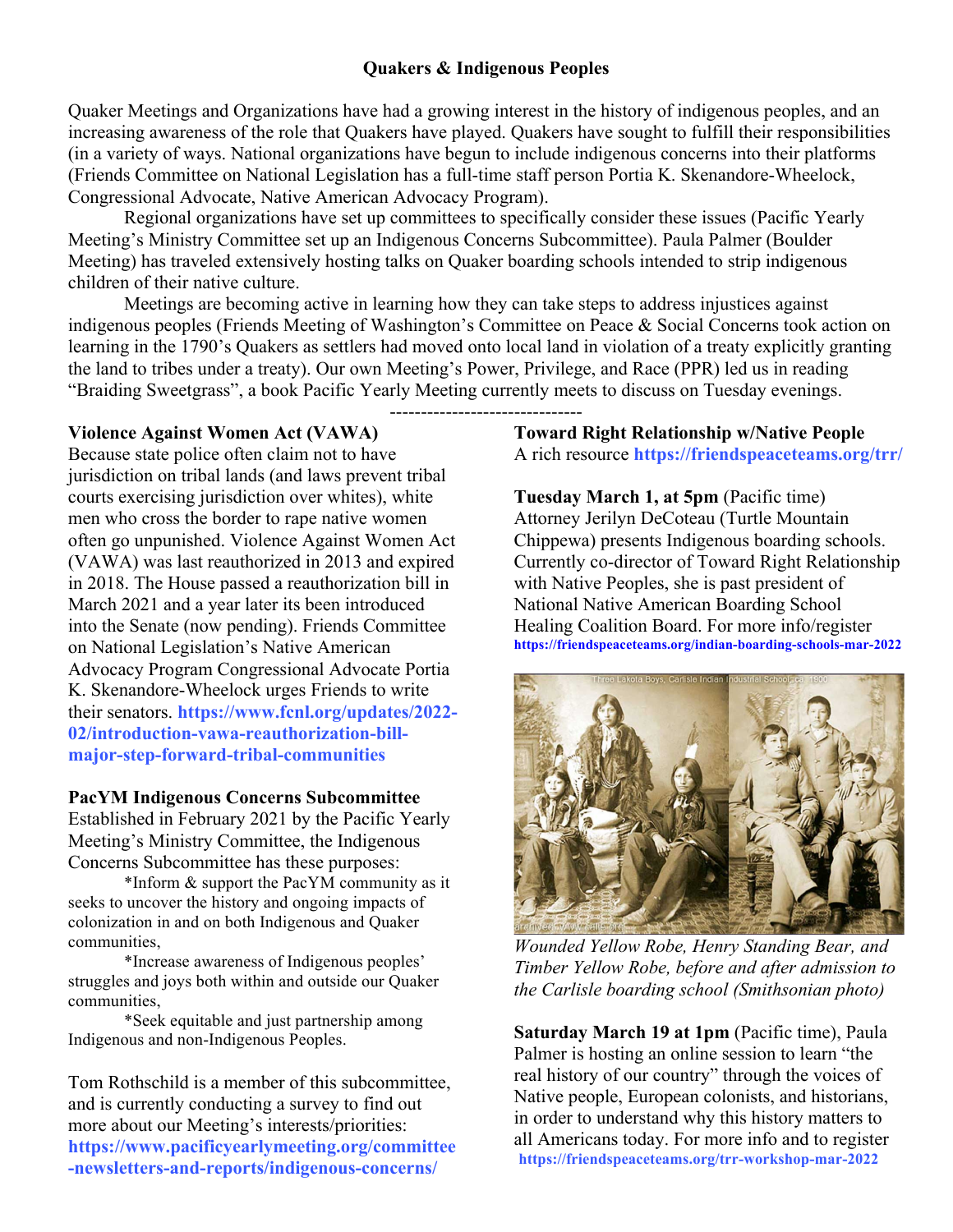# **Money & Quaker Values – 7pm Tues March 8**

Multnomah Monthly Meeting in Portland, Oregon, spent a year searching for bank that has values aligned with Quaker values. Join the meeting's treasurer, Theresa Deibele, in a conversation about what the meeting learned during their journey toward an honorable bank. For Zoom link, see **https://westernfriend.org/event/search-honorable-bank**

# **Western Friend:** westernfriend.org

# In Search of an Honrable Bank

**Conversation with Theresa Deibele** 



Tu Eve, March 8, 2022

tinyurl.com/HonorableBank

# **Who is Our Meeting Supporting?**

Finance Committee lists nineteen organizations to which our Meeting donates \$200 annually. This is in addition to organizations supported by the Community Sharing Fund.

American Friends Service Committee Alternatives to Violence Project California (AVP) Ben Lomond Quaker Center Berkeley Food Pantry College Park Quarterly Student Scholarship Fund Friends Association for Service to the Elderly Friends Committee on Legislation of California Friends Committee on National Legislation Friends House Moscow Friends Journal Friends World Committee for Consultation Pacific Yearly Meeting Fund for Concerns Quaker Bolivia Link Quaker Earthcare Witness Quaker Institute for the Future Sierra Friends Center Western Friend Youth Spirit Artworks (YSA) Dorothy Day House



**That of Odd in Everyone (free Quaker music)** On February 8, 2022, Quaker songster/theologian Doug Gwyn posted his music online for all to enjoy. To hear his songs **https://brothersdoug.me/** His book *Personality and Place* is a "theological history" of Pendle Hill. Read his interview **https://quakerearthcare.org/qa-with-douglas-gwyn**

### **CROP Hunger Walk 2022 – Sunday May 1**

The Berkeley CROP walk is an annual spring event that raises money for hunger relief programs, both internationally and locally. These last two years the Berkeley CROP Hunger Walk has been a virtual event. This year organizers are already planning the route and setting up the donation website for a hybrid event –an actual walk with online option.

75% of the funds collected go to Church World Service, which has been working to end hunger in the world since 1946. The remaining 25% goes to local relief agencies. Again this year, the local beneficiaries are Berkeley Food Pantry, Dorothy Day House, and Youth Spirit Artworks. More information about Church World Service can be found at **https://cwsglobal.org** Interested? Join the Berkeley Quakers team! Contact Tom Yamaguchi tomyamaguchi@mac.com or call 510-548-5294.

### **Be a Stay-at-Home Volunteer!**

If you've been wishing you could be actively involved but aren't yet comfortable doing in person activities, there are several organizations that offer opportunities to volunteer from home.

### Red Cross volunteers

**https://volunteerconnection.redcross.org/?nd=rc o\_opportunity\_browse\_list&postal\_code=94705**

Other at home volunteer opportunities **https://retirement.berkeley.edu/volunteer/resources**

Or if you're itching to travel as a volunteer… **https://retirement.berkeley.edu/volunteer/national**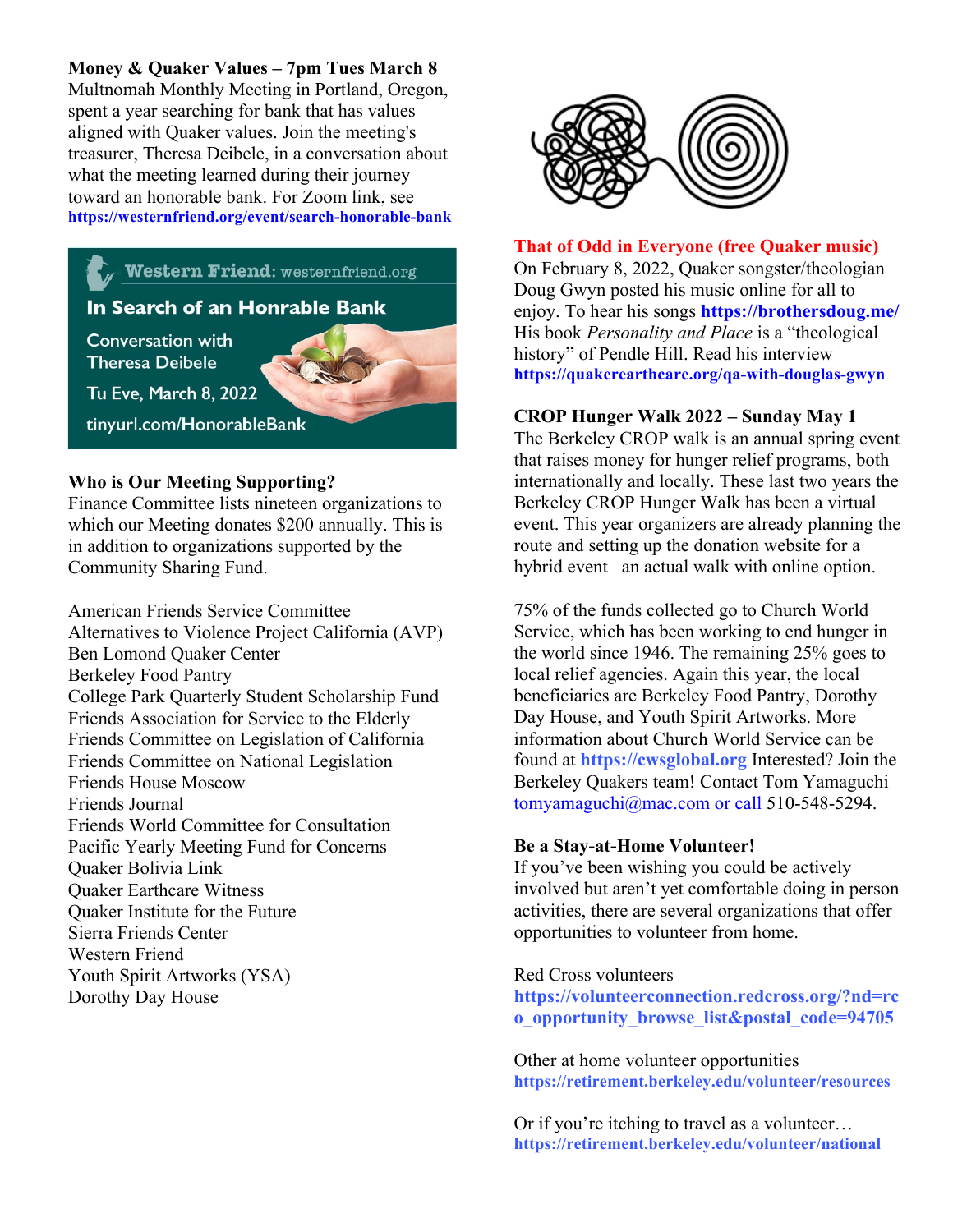# **Strawberry Creek Monthly Meeting Meeting for Worship on the Occasion of Business February 13, 2022 draft minutes**

*For review and approval at March 13, 2022, Meeting for Business*

Meeting for Business opened at 11:50 a.m. with silent worship and was conducted via Zoom. Elizabeth Moses Strain clerked the meeting. 43 Friends were present.

Paul Jolly read the Mutual Care Committee's responses to the Advices and Queries on Spiritual Life.

The Clerk reviewed the agenda, which was posted by the Recording Clerk to groups.io this morning.

The Recording Clerk read the section of the December, 2021, minutes which was omitted from the version originally circulated. Friends approved the December 2021 minutes.

The Recording Clerk then read the January, 2022, minutes. The minutes were approved as circulated.

# **Query**

The clerk read the query: "*We are reminded to consider how our work and decisions today support SCMM in becoming an actively anti-racist faith community."* 

# **Correspondence and Clerk's Business**

The clerk shared thank you letters from Friends Journal, and from Quaker Earthcare Witness, for our annual contributions. Intertribal Friendship House also wrote to thank us for a gift from the Community Sharing Fund. The clerk said she would post the letter from Quaker Earthcare Witness to groups.io.

## **Old Business**

Care of the Meeting Committee (Stephen McNeil) unites with the recommendation of the transfer committee (Susan Burr, Stephen McNeil, and Rick Herbert) that we accept Lydia Bryans' membership transfer to Downingtown Monthly Meeting, Philadelphia Yearly Meeting. This recommendation will be seasoned.

# **New Business**

Communications Committee (Sarah Hawthorne) proposed updates to the Librarian's job description, to include stewardship of digital resources. The new version was circulated by Sarah via groups.io January 26th. This proposal will season until the March business meeting.

Communications Committee (Sarah Hawthorne) recommended that the Meeting modify our system for Western Friend subscriptions. The Committee's proposal is that the Meeting pays a Western Friend subscription for anyone in the directory, who affirmatively indicates the desire to receive it, excluding scattered berries. This new process would begin January, 2023. This proposal will season until the March business meeting.

# **Reports**

Care of the Meeting Committee (Stephen McNeil) reported that Renee Watkins has resigned from the Committee. Nominating Committee has been notified. The committee is working on three issues.

- **1.** The aging of the Meeting, including considering the structure of the Meeting's ability to carry on.
- **2.** How do we present ourselves to the world and what do we have to offer?
- **3.** In becoming an anti-racist Meeting, is it a question of optics, internal personal changes, and/or "showing up" in others' struggles?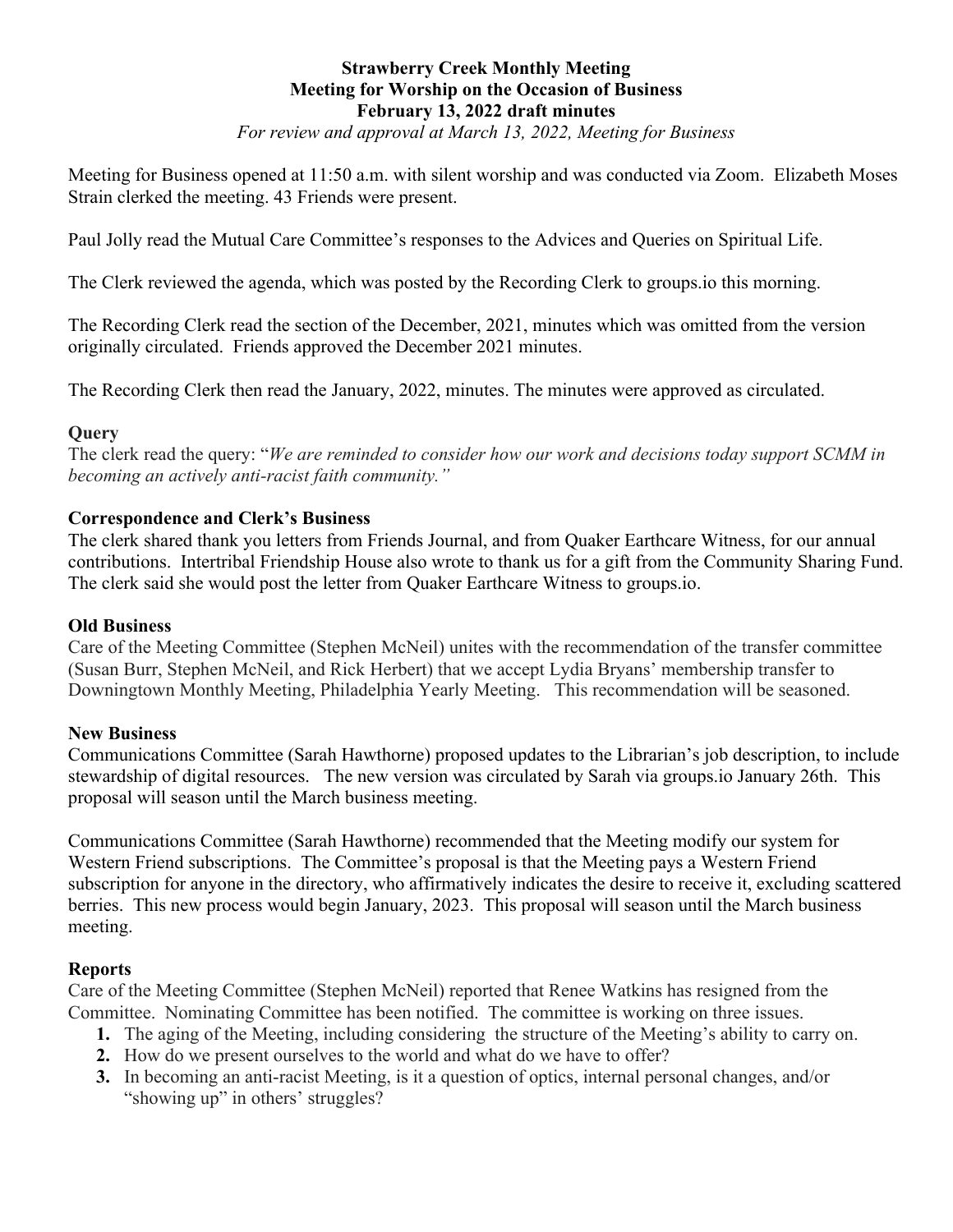Worship and Ministry (Judith Schumacher-Jennings) presented its update on plans for resuming in-person meetings. The subcommittee spearheading this effort is Kathy Barnhart, Peter Lin, Nancy Wilkinson, Ralph Murphy, and Judith Schumacher-Jennings. Returning to Berkeley Tech is the preferred alternative, if we can solve the technical issues of a blended Meeting there (air circulation and a wifi link). We may need to hire a consultant to help us with those details. If we encounter insurmountable challenges with that space, we will look for alternative space.

College Park Quarterly Meeting (Shelley Tanenbaum) reported on the January session of College Park Quarterly Meeting. She will send a written version of her report to groups.io today.

- **1.** Marcelle Martin spoke about how to establish faithfulness groups.
- **2.** The Quarterly Meeting is looking for a safe space to store its archives. If you have ideas, contact Joe Magruder.
- **3.** Friends House has endured a rough year. Lots of residents have passed away. There were several changes in management over the past year, and fire threats have continued. The Facility has closed skilled nursing, expanded assisted living spaces and is planning on creating more independent living spaces.
- **4.** The Quarter's Ministry and Oversight Committee is struggling with its name, and with the shrinking size of many monthly Meetings.

PacYM Unity with Nature Committee (Shelley Tanenbaum) reported that Philadelphia Yearly Meeting has formally embraced the commitment to make addressing climate change one of its primary priorities. PacYM's Unity with Nature Committee will be hosting a discussion of what a comparable commitment at PacYM would look like. That discussion will take place February 19 at 4:00 p.m.

Treasurer's report (Nancy Wilkinson) on 2021 was circulated via groups.io February 12. Due to the reduced expenses caused by the lockdown, actual expenses for Strawberry Creek for the year were \$20,000 less than actual income.

# **Query**

The Clerk invited us to contemplate the query: *"How did our work today support us in becoming an actively anti-racist faith community?"* Several Friends spoke in gratitude for the letter from Intertribal Friendship House. The hope was expressed that in the future we might find ways to elicit communication with the organizations that we support. The committee's decision to give with encouragement but no expectation of communication was also mentioned. The community expressed interest in the future of the Community Sharing Fund Committee.

# **Announcements**

Next Meeting for Business will be March 13, 2022, at 11:50 a.m. State of the Meeting Listening Session, February 20, 2022, at 11:50 a.m. Black Quaker Film Festival can be found here: **https://www.theblackquakerproject.org/black-quaker-lives-matter-film-festival**

The Meeting closed with worship at 2:15 p.m.

Respectfully submitted, Elizabeth Moses Strain, Clerk Beth Wrightson, Alternate Clerk Paul Jolly, Recording Clerk *Why are bluets called Quaker ladies?* 



*Some say because the shape of this flower resembles the hats once worn by Quaker women. Others say the flower's color matches the fabric used in making dresses worn by Quaker ladies.*  **https://www.gardeningknowhow.com/ornamental/flowers/quaker-lady-bluets/growing-bluets-in-the-garden.htm**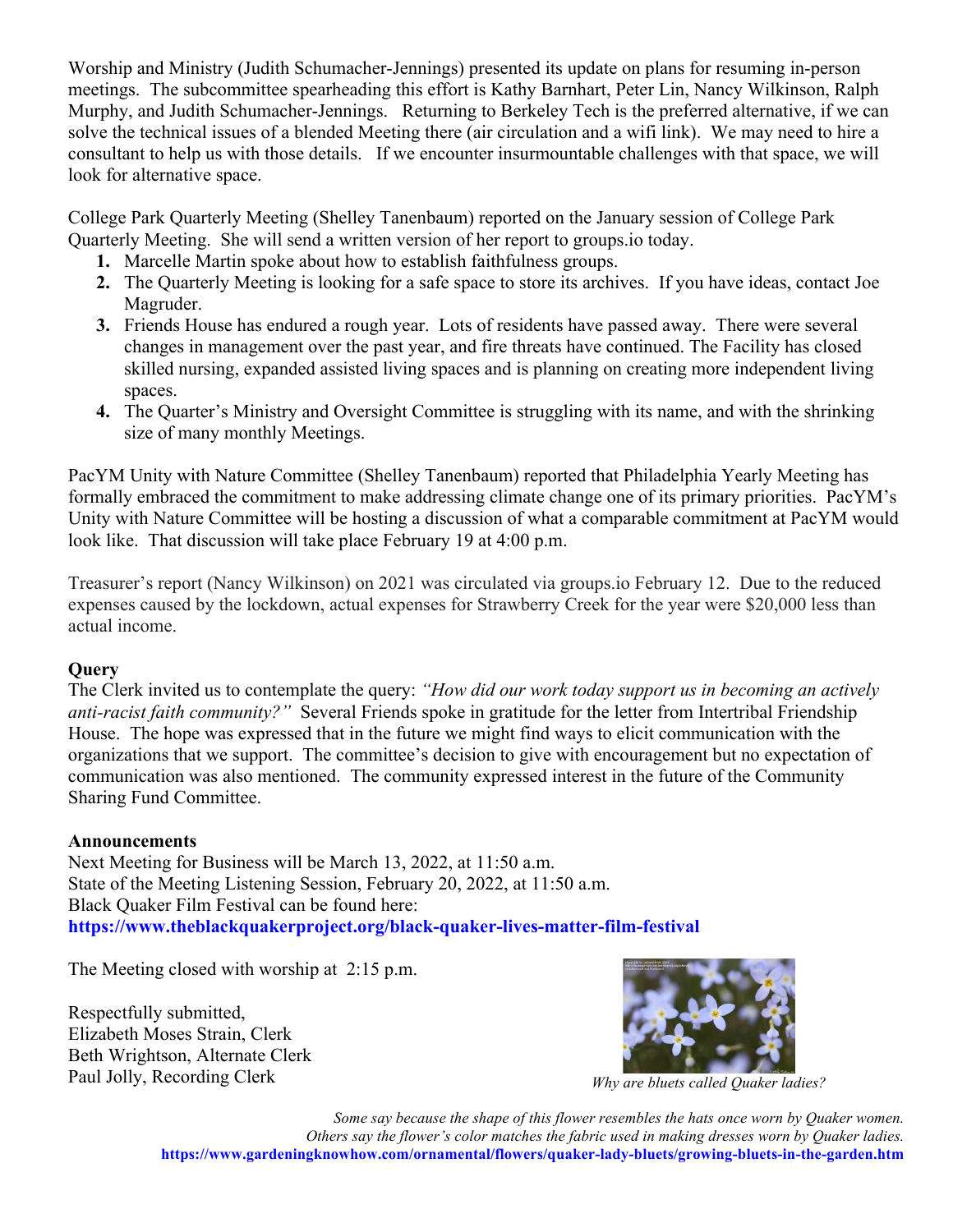

## *Reflections from Mutual Care Committee* **Advices & Queries on Spiritual Life**

One Friend used to feel the term "continuing revelation" was a fancy, grand term, for other people, but this morning heard it as grace, our companion. When a longtime friend asked her recently if Quakers believe in God, she said, we have a desire for the divine, "we strive to live in the presence." It's from the Heart, not so much from the belief.

Another Friend appreciated that the first query focuses on *thankful awareness of God's constant presence* in our life. If it had said "*constant awareness*" rather than "*thankful* awareness", he would feel inadequate. It's the *constant* awareness where he falls short. Meeting for Worship substitutes for that constancy. He was late for Meeting that morning because he was enjoying sitting in the backyard watching the oxalis bloom. That seemed more compelling than getting to Meeting on time. They both have their place.

On the theme of Quakers believing the spiritual path is best found in community, another Friend has found that Mutual Care Committee is a setting in which she has shared her spiritual life, and heard the spiritual lives of others. As for spiritual practices, she offered that when a song has stuck in her mind – Yellow Submarine has been there a lot recently – she tries to put a hymn in there.

Zoom fatigue has increasingly been a barrier for another Friend when it comes to Meeting. He was disappointed and saddened when he learned that we won't be meeting face to face again soon. In SF Meeting there are people who do Bible study, midweek Meeting for Worship, a study group that reads a Quaker text, a little worship sharing every Sunday, and a presentation monthly by a Friend about how they see God. Those practices would enrich our community.

Another Friend has been feeling off center lately and although she attends Meeting, doesn't feel she does her spiritual life here. What has drawn her to Strawberry Creek is that she is blessed by the privacy that she feels about her own beliefs and practices, but she also misses having the spiritual connection that she had in the past with a different church community. She would never use the word prayer here, would never read a piece of scripture because she wouldn't want to intrude on anyone else's beliefs that are different. A conundrum!

Being open in the moment is useful, for example, the narcissus and daffodils that are coming into bloom. Something in the intensity of the color of a daffodil in the sunlight strikes a chord: gratitude, amazement, wonder...how did this manifestation of the divine come into being? This Friend says, if I am not amazed I am not paying attention. She has more time now than when she was parenting and working, but misses the hunger and thirst she felt then for connection with the Divine. When there were children in the house, they said grace before every meal. She wants to start doing that again.

Another friend spoke of growing up in a religion that emphasizes orthopraxy, not orthodoxy. In that community, it doesn't matter if you believe in God or not. For practices, she celebrates the Sabbath every Friday, says the blessing for washing hands when she washes her hands. But when she was in her 30s and named herself as an agnostic, she came to feel how much she longed for connection with the Divine. At that point, a wise friend told her, "longing for God is a way of *being* with God." She finds, as the Malvina Reynolds song Magic Penny says, that Love is an expression of Spirit, it keeps expanding.

Spelling G-d with a hyphen instead of a vowel is a practice another Friend has adopted in his writing this year. It helps him recognize that in using that word we are stepping toward something unfathomable. In answer to the question "do you share your spiritual lives with others in the Meeting", he would respond: very cautiously, very judiciously. He feels militant about protecting that spark so precious to him and so magnificent. He knows the militancy prevents him from bringing himself as fully to the Meeting as he would like to, but doesn't know what the alternative is. He longs for a sense of safety for sharing his spiritual life.

There is a wildness we might be able to recapture.